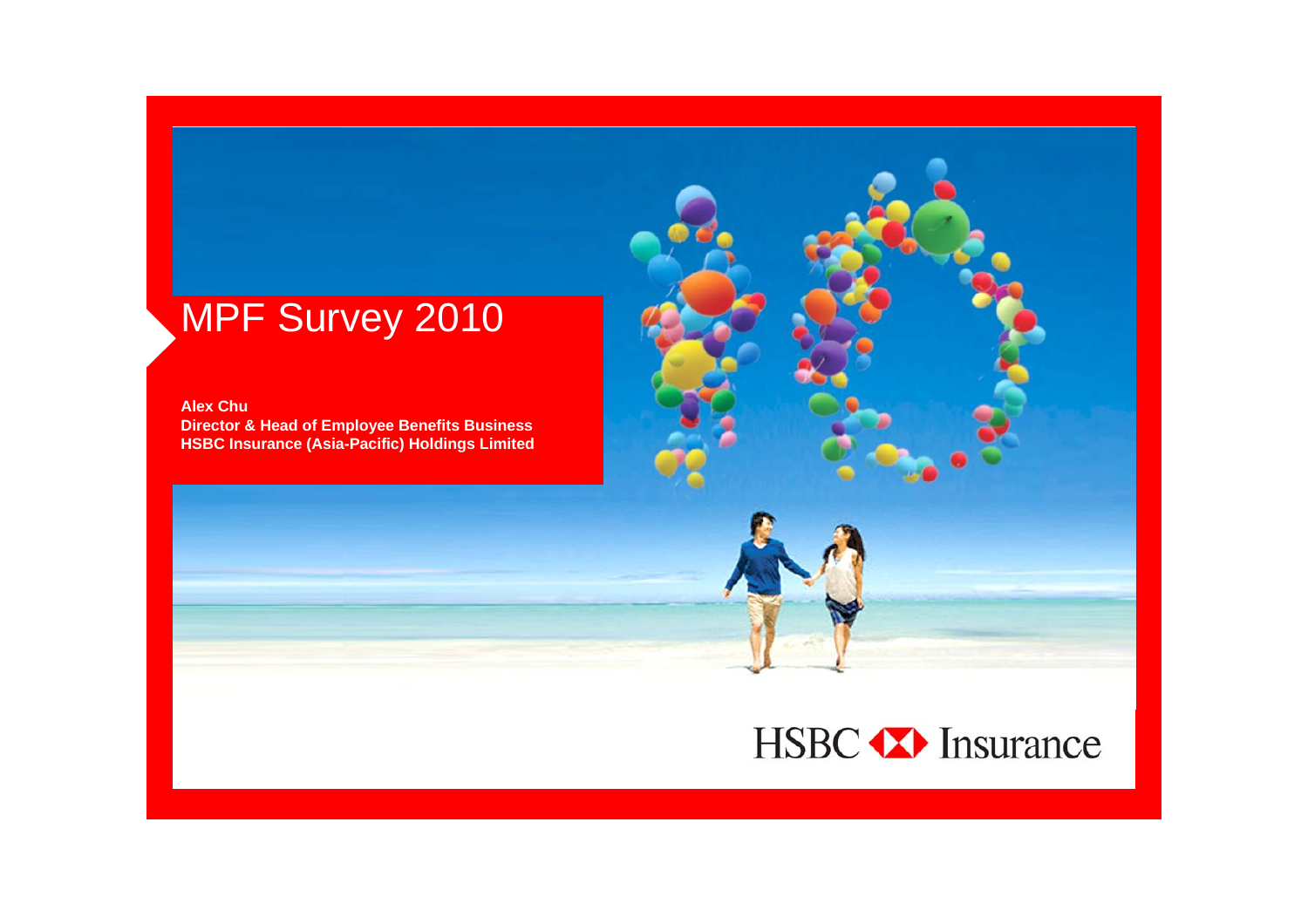### **HKU survey - methodology**

- **Survey conducted by The University of Hong Kong's Public Opinion Programme to gauge the retirement preparedness and account management attitude of MPF members**
- **Across 1,000 MPF respondents aged 18-65 with minimum monthly personal income of HK\$5,000**
- **Fieldwork conducted in March-April 2010**

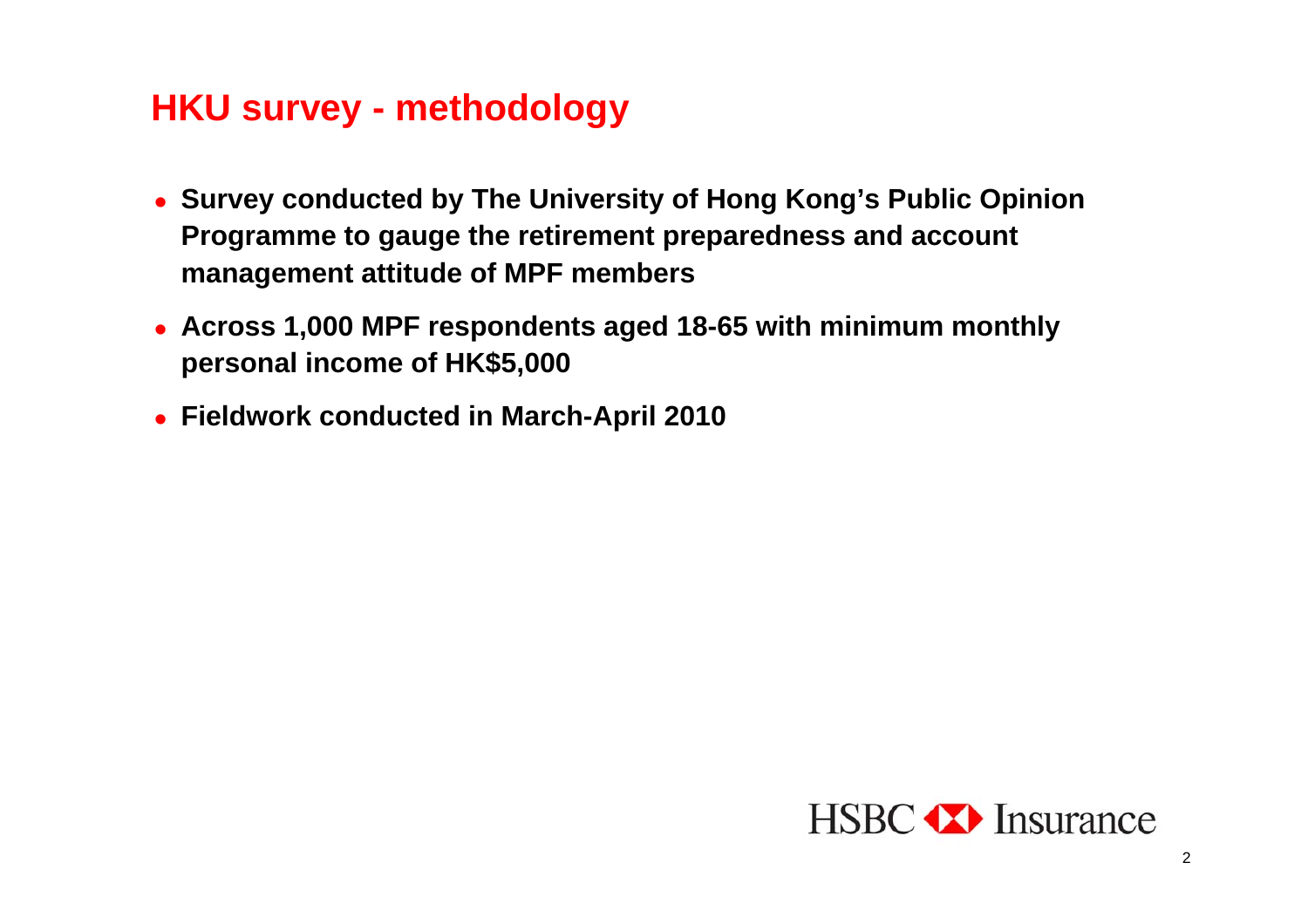#### **MPF savings to last less than 7 years after retirement**

- 0 On average, MPF members believe their savings will last **6.7 years** after retirement (2008 : 7.6 years)
- 0 **44%** believe their savings will last **less than 5 years** post-retirement (2008 : 27%)
- 0 **34%** believe they are covered for **5-10 years** (2008 : 34%)
- $\bullet$ Only **3%** believe MPF savings will last **more than 15 years** post-retirement (2008 : 6%)
- 0 **16% do not know** for how many years they are covered (2008 : 28%)

**Based on current contribution, how many years can your MPF support basic living expenses at retirement**



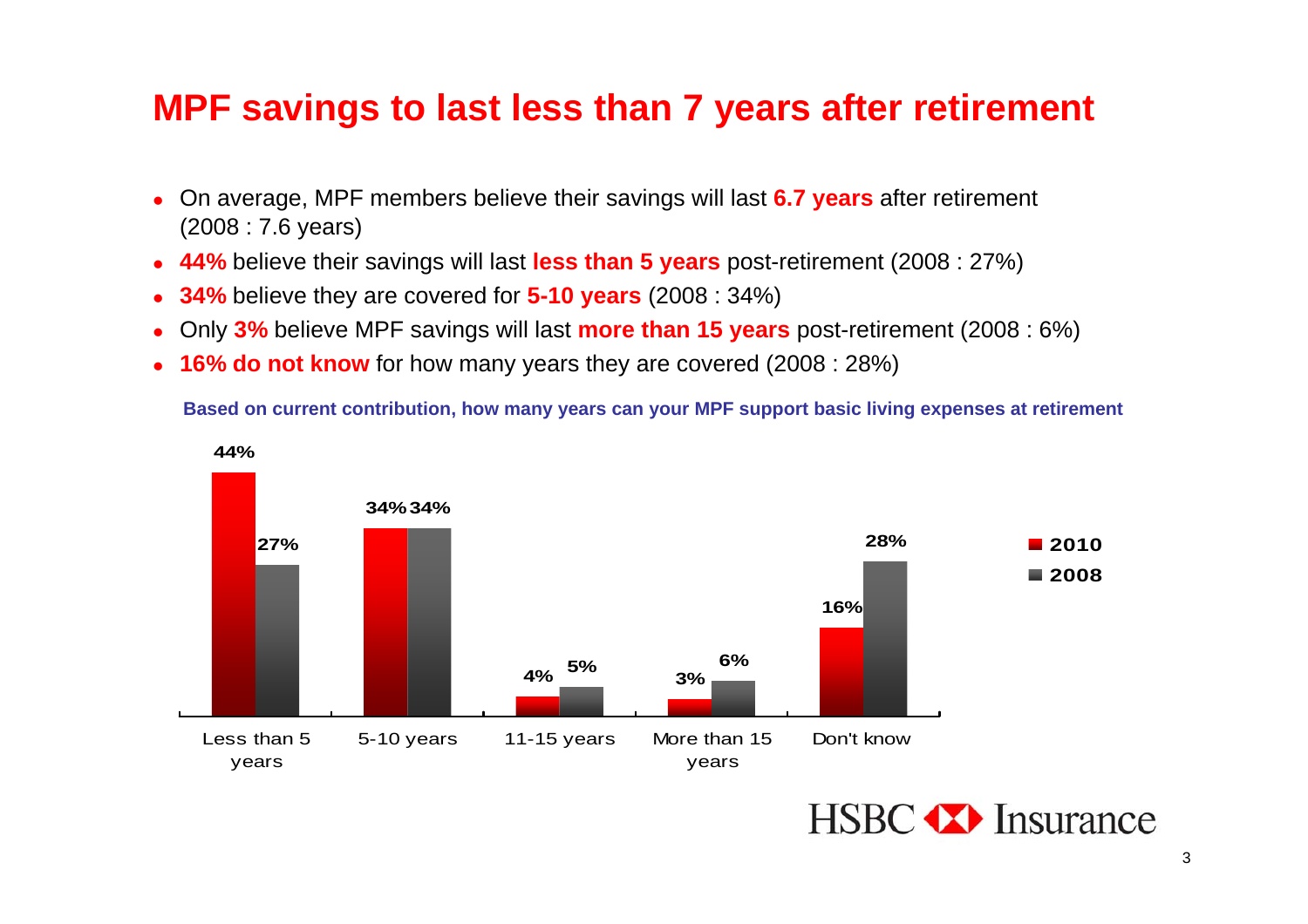# **Four in 10 members still solely rely on MPF for retirement savings**

**41%** do not have plans aside from MPF to prepare for retirement (2008 : 44%)





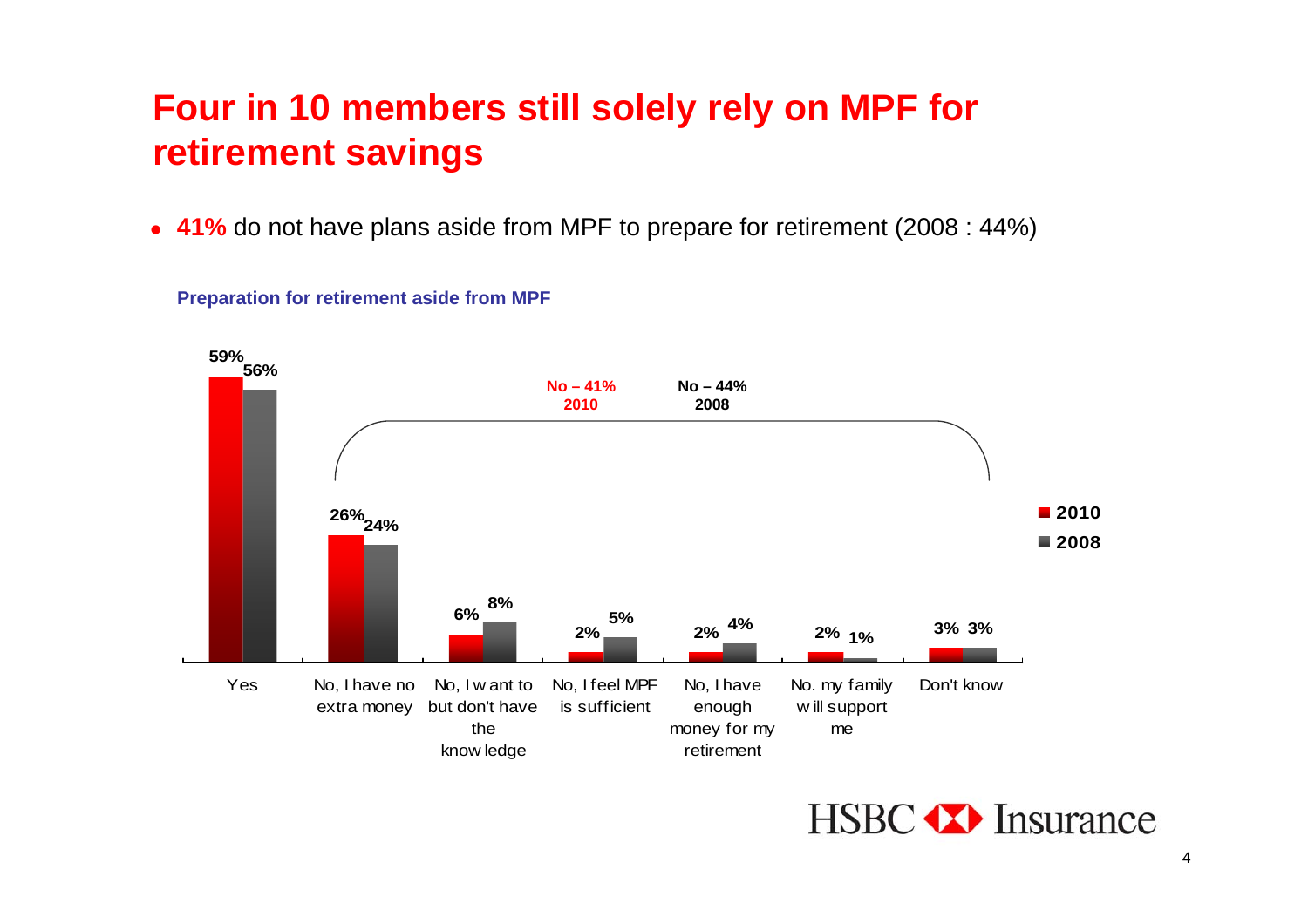# **Majority don't make voluntary contribution**

Almost **87%** do not make any MPF voluntary contributions **now** (2008 : 89%)



- For the 13% of respondents who make **voluntary contributions now**, they make an average payment of **HK\$1,800/month**
- For those (15%) who plan to make MPF **voluntary contributions in five years**, they will save **HK\$1,900/ month** on average

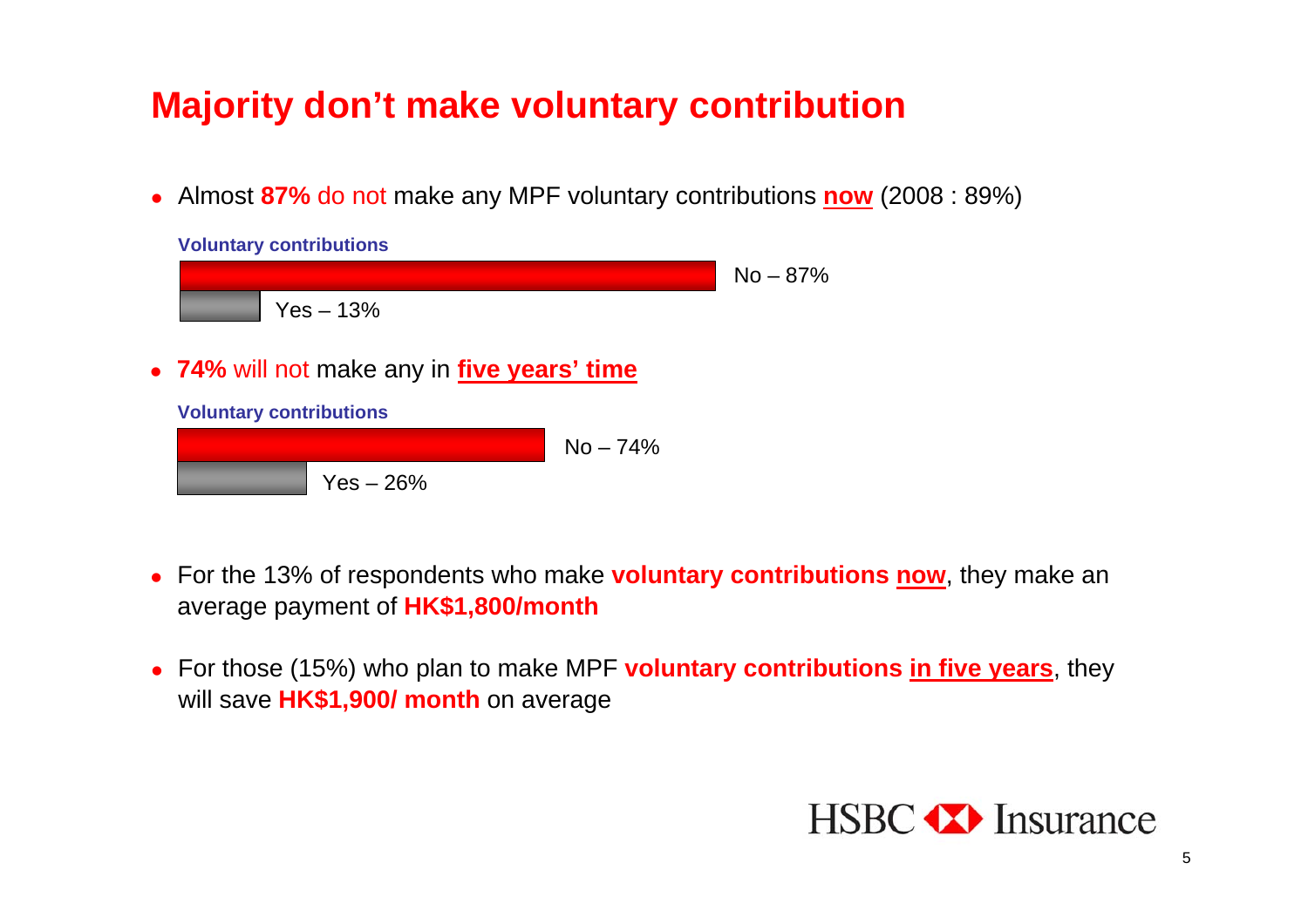#### **Triggers to increase MPF savings**



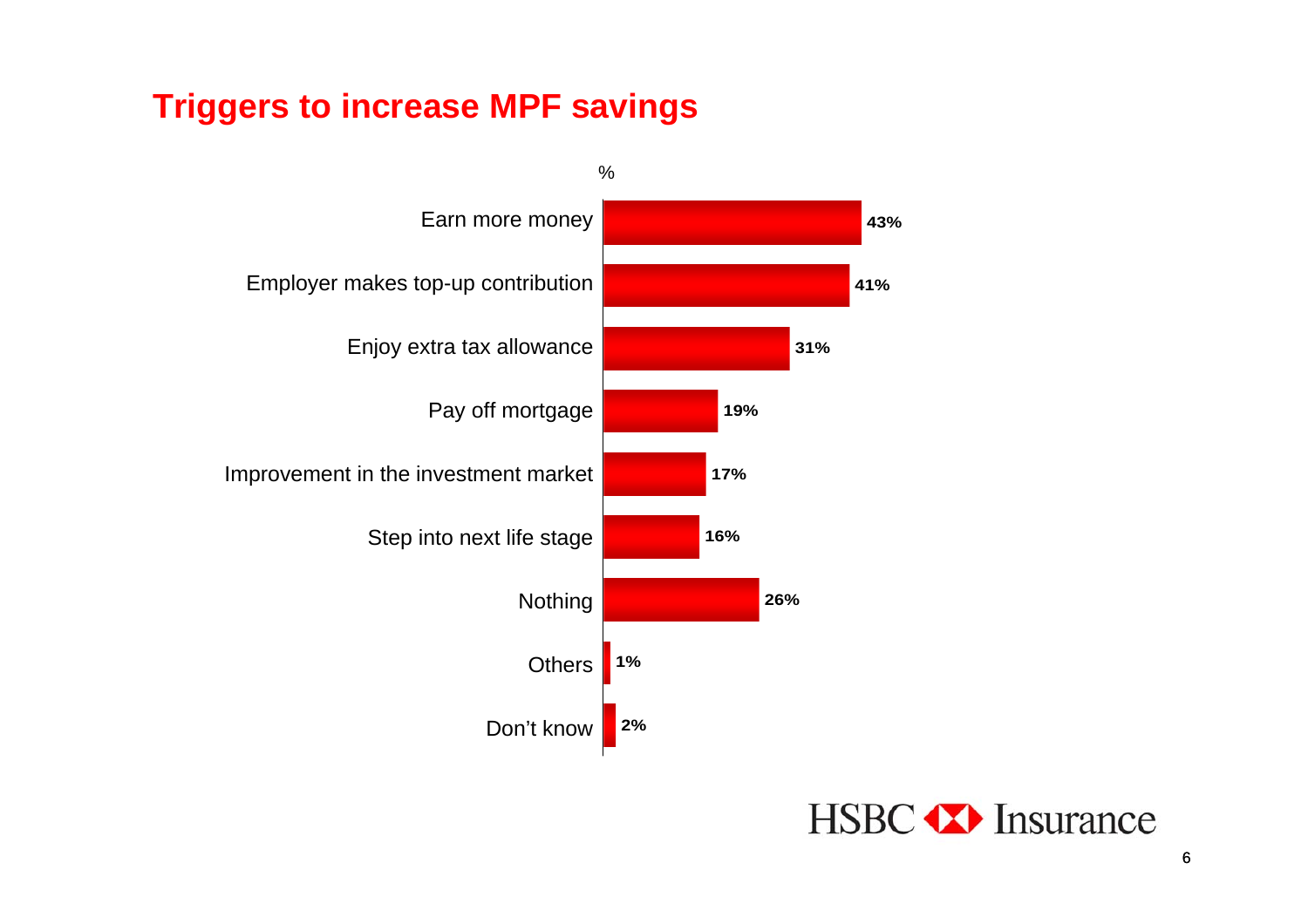# **Expected income replacement ratio less than half**

- Expected income replacement ratio of MPF members is less than half (**46%**) of monthly salary before retirement on average
- **Ideal income replacement ratio at 2/3**

**Percentage of current monthly income sufficient to support retirement**



**HSBC** Thisurance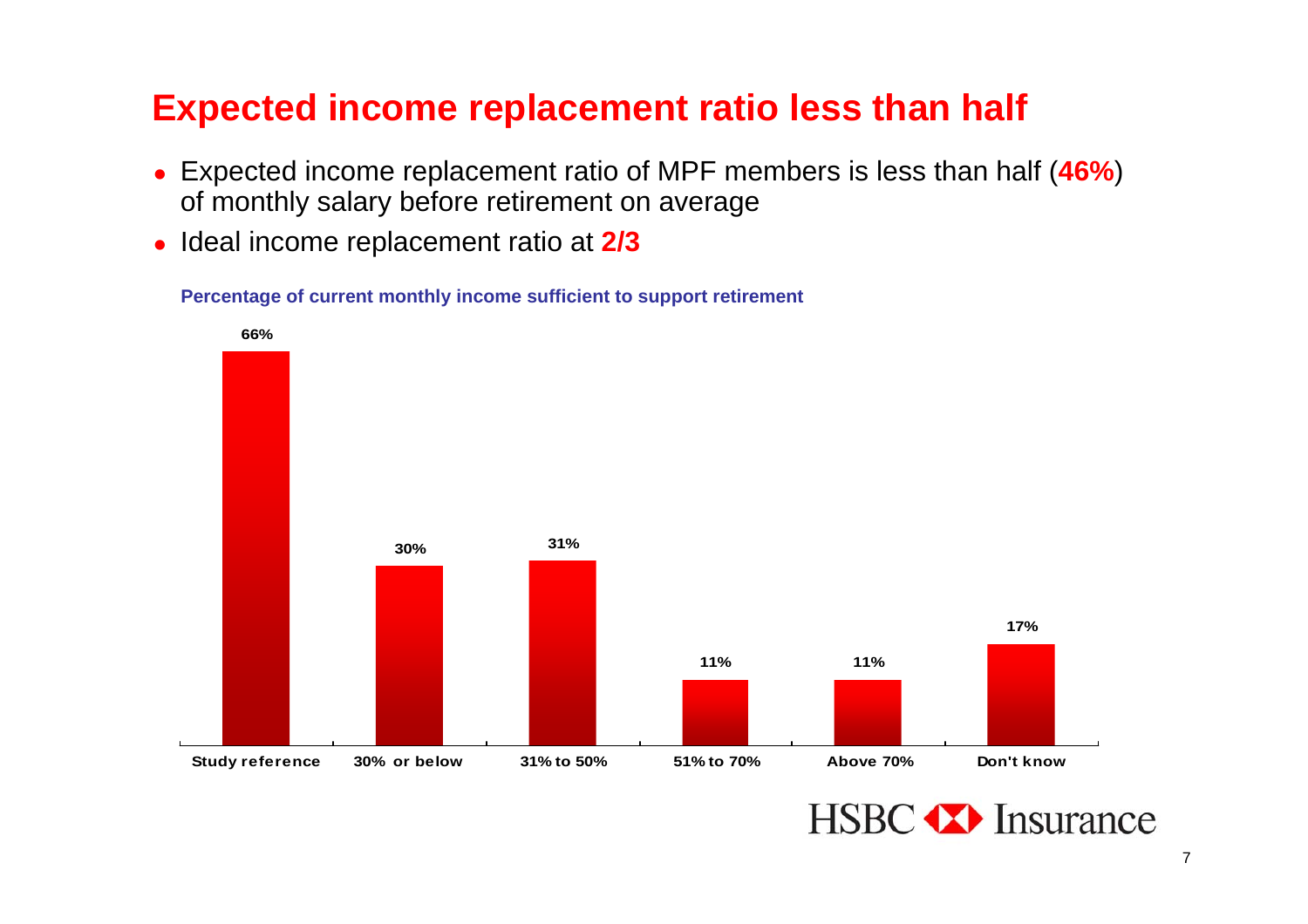# **Majority still don't know what member choice is**

- **72%** still **don't know** what member choice is (Jul 2009 : 45%)
- Only **15%** know how member choice works



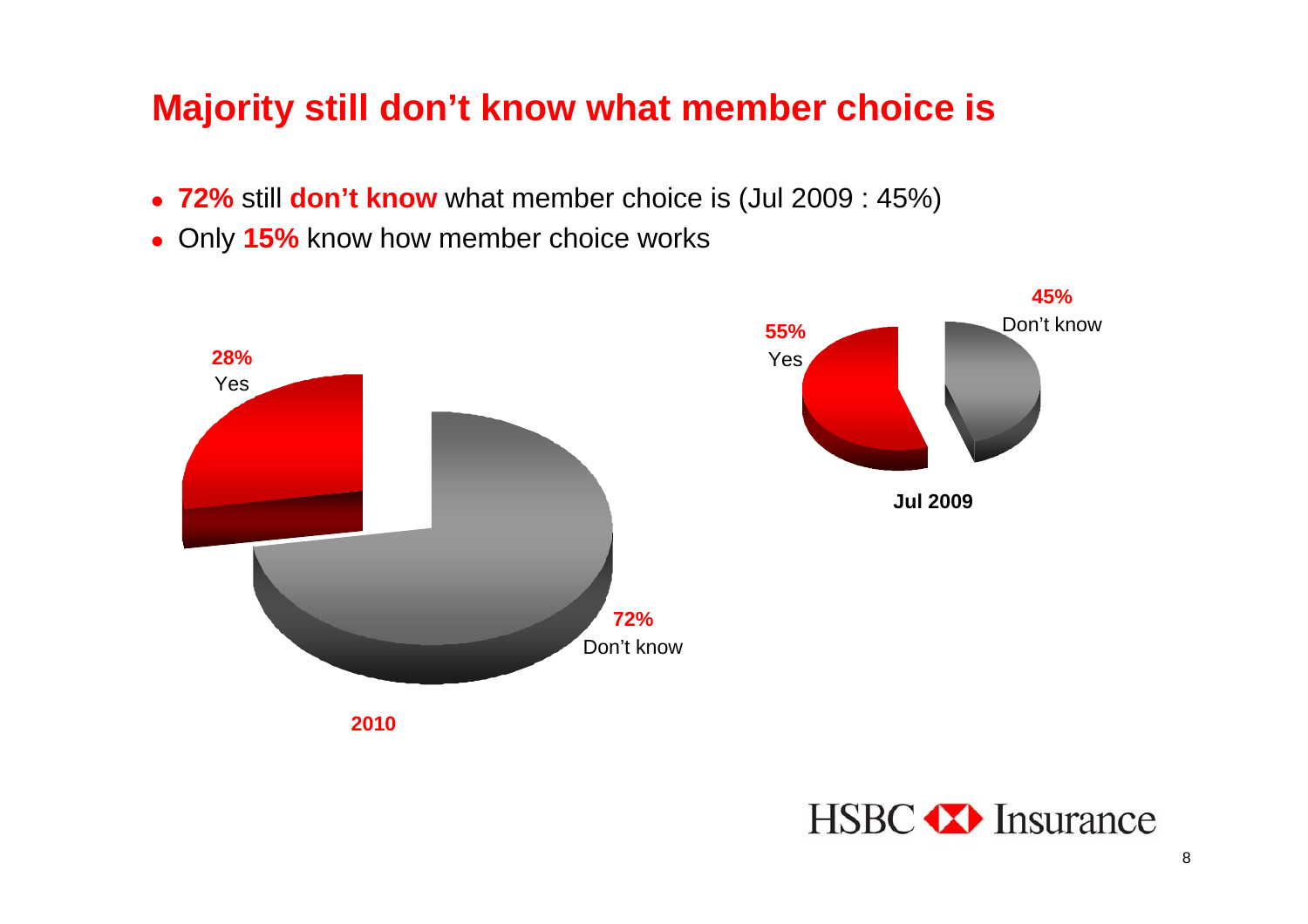## **Passive MPF management despite forthcoming introduction of member choice**

**Last time that the MPF investment portfolio was reviewed**



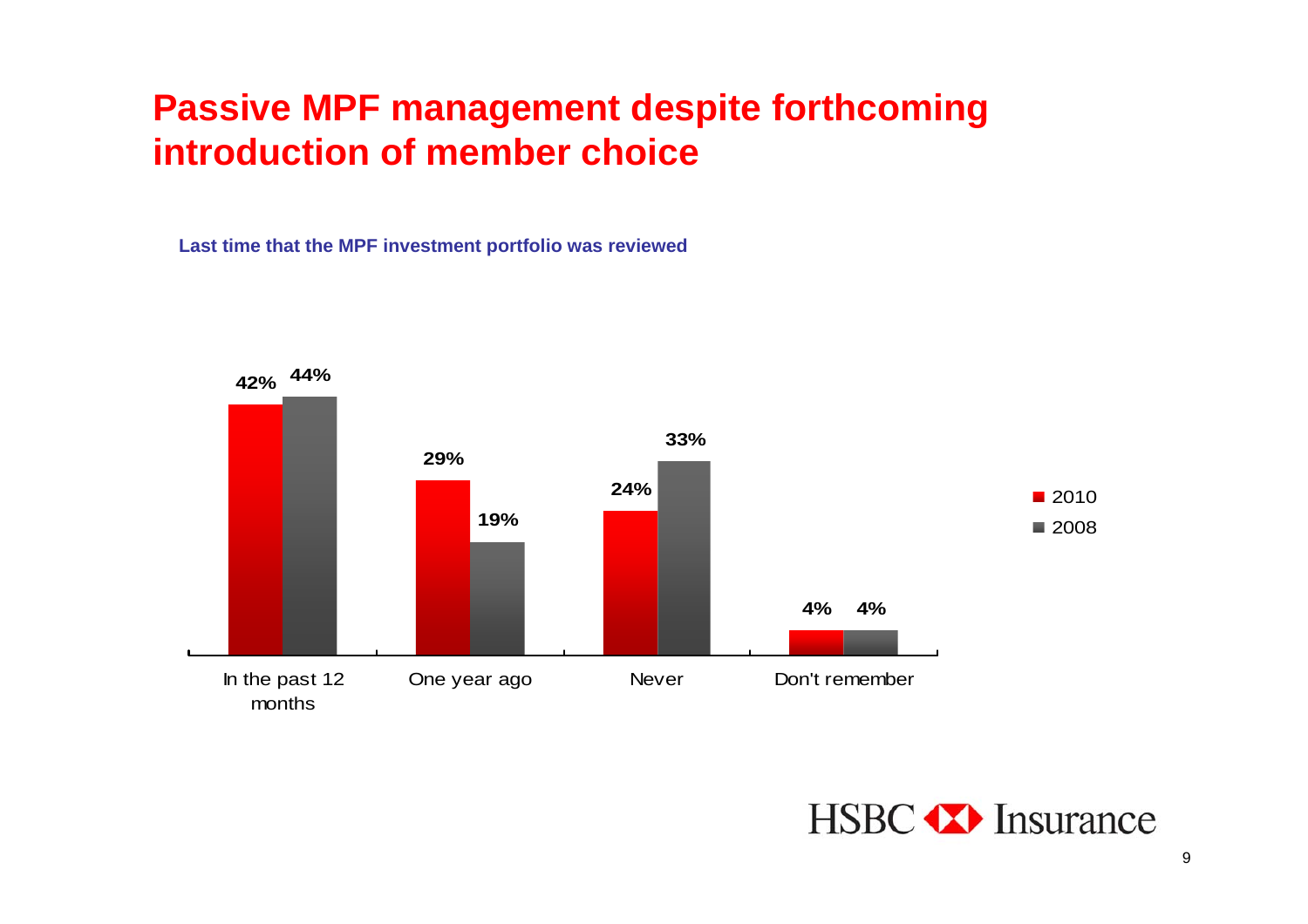# **Over four in 10 think the salary cap of HK\$20,000 is insufficient**

- **44%** think the salary cap of HK\$20,000 is **not sufficient** for retirement saving
- $\bullet$  This group of respondents think it should be raised to around **HK\$33,000** on average  $\frac{0}{0}$

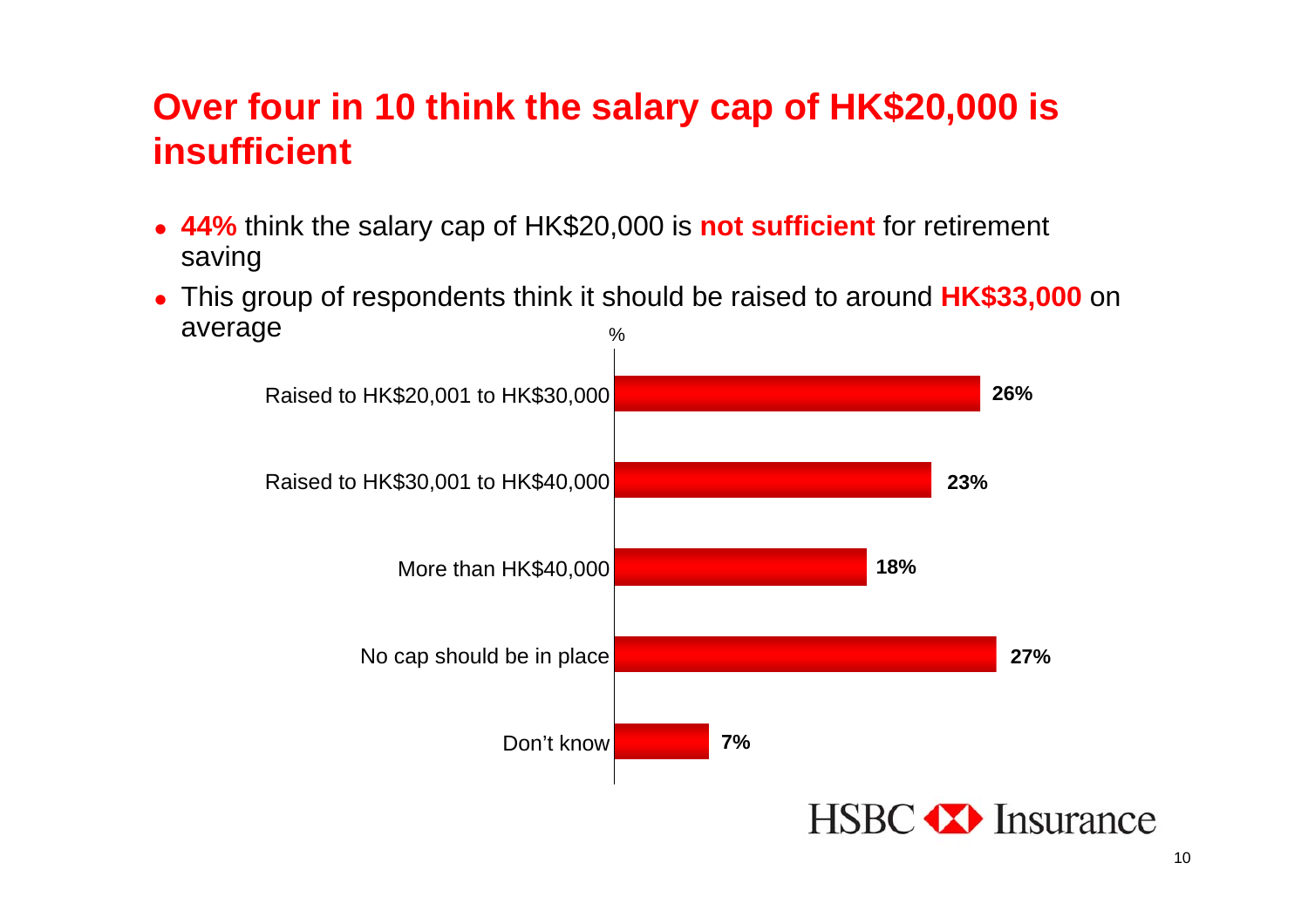#### **The majority think mandatory contribution level of 10% is insufficient**

- **77%** of members think **10% contribution level** is insufficient for retirement
- Majority of this group of respondents think the level should be raised to 16%- 20%%